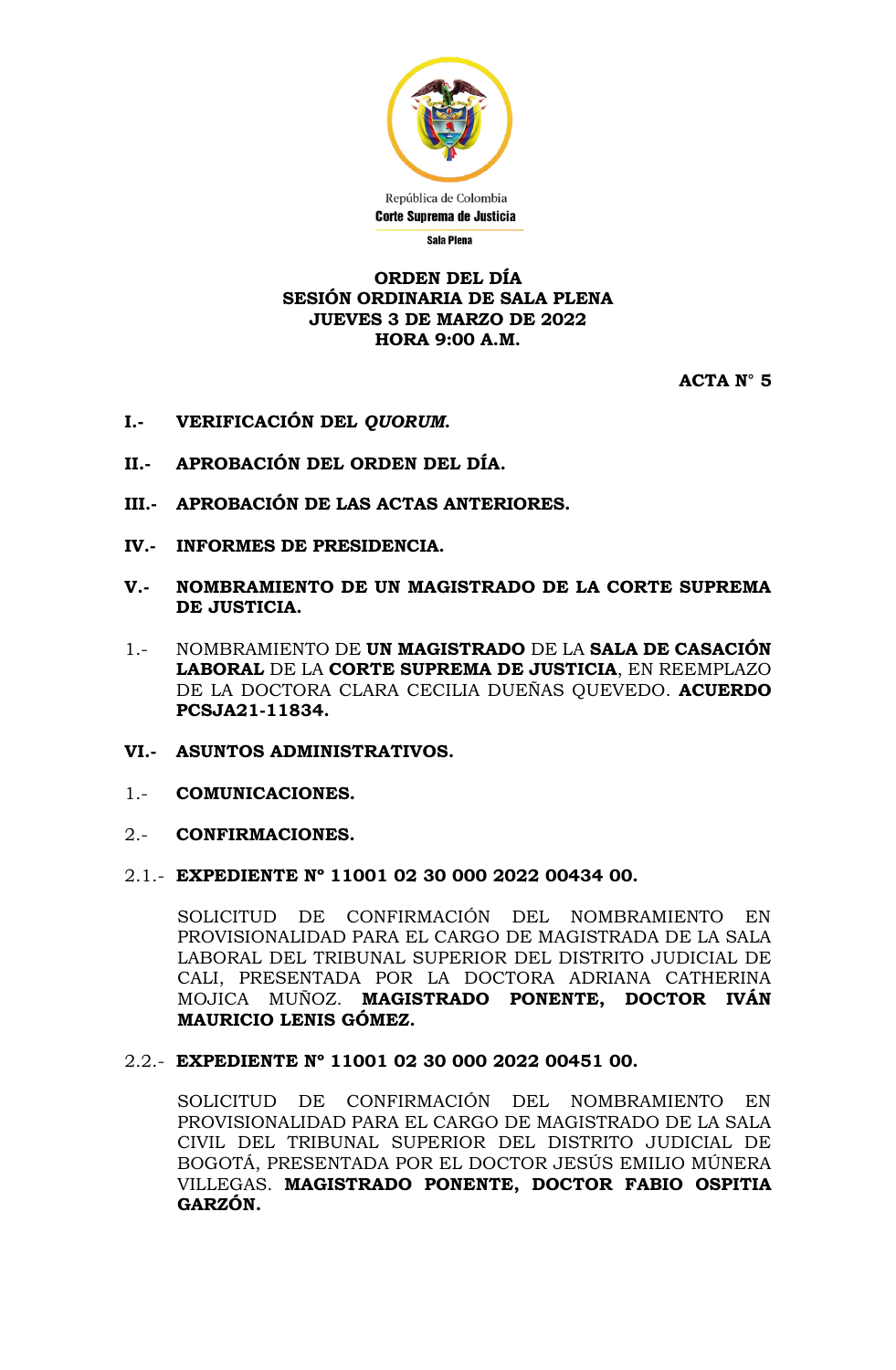

## 2.3.- **EXPEDIENTE Nº 11001 02 30 000 2022 00452 00.**

SOLICITUD DE CONFIRMACIÓN DEL NOMBRAMIENTO EN PROVISIONALIDAD PARA EL CARGO DE MAGISTRADO DE LA SALA CIVIL FAMILIA LABORAL DEL TRIBUNAL SUPERIOR DEL DISTRITO JUDICIAL DE VALLEDUPAR, PRESENTADA POR EL DOCTOR HERNÁN MAURICIO OLIVEROS MOTTA. **MAGISTRADO PONENTE, DOCTOR HUGO QUINTERO BERNATE.**

## 2.4.- **EXPEDIENTE Nº 11001 02 30 000 2022 00462 00.**

SOLICITUD DE CONFIRMACIÓN DEL NOMBRAMIENTO EN PROVISIONALIDAD PARA EL CARGO DE MAGISTRADA DE LA SALA LABORAL DEL TRIBUNAL SUPERIOR DEL DISTRITO JUDICIAL DE BOGOTÁ, PRESENTADA POR LA DOCTORA EDNA CONSTANZA LIZARAZO CHAVES. **MAGISTRADO PONENTE, DOCTOR AROLDO WILSON QUIROZ MONSALVO.**

### 3.- **NOMBRAMIENTOS DE MAGISTRADOS DE LOS TRIBUNALES SUPERIORES DE LOS DISTRITOS JUDICIALES DEL PAÍS.**

- 3.1.- NOMBRAMIENTO EN **PROPIEDAD** DE UN MAGISTRADO PARA LA **SALA CIVIL** DEL TRIBUNAL SUPERIOR DEL DISTRITO JUDICIAL DE **BOGOTÁ,** EN REEMPLAZO DE LA DOCTORA MARTHA PATRICIA GUZMÁN ÁLVAREZ, QUIEN LO EJERCIÓ EN PROPIEDAD, Y DEL DOCTOR BERNARDO LÓPEZ, QUIEN LO DESEMPEÑA ACTUALMENTE EN PROVISIONALIDAD. **ACUERDO PCSJA22- 11913.**
- 3.2.- NOMBRAMIENTO EN **ENCARGO Y/O PROVISIONALIDAD** DE UN MAGISTRADO PARA LA **SALA ÚNICA (ESPECIALIDAD LABORAL)** DEL TRIBUNAL SUPERIOR DEL DISTRITO JUDICIAL DE **ARAUCA**, EN REEMPLAZO DEL DOCTOR LEONARDO CORREDOR AVENDAÑO.
- 3.3.- NOMBRAMIENTO EN **PROPIEDAD** DE UN MAGISTRADO PARA LA **SALA PENAL** DEL TRIBUNAL SUPERIOR DEL DISTRITO JUDICIAL DE **BOGOTÁ,** EN REEMPLAZO DEL DOCTOR FERNANDO LEÓN BOLAÑOS PALACIOS, QUIEN LO EJERCIÓ EN PROPIEDAD, Y DE LA DOCTORA EVA XIMENA ORTEGA HERNÁNDEZ, QUIEN LO DESEMPEÑA ACTUALMENTE EN PROVISIONALIDAD. **ACUERDO PCSJA22-11914.**
- 3.4.- NOMBRAMIENTO EN **PROPIEDAD** DE UN MAGISTRADO PARA LA **SALA PENAL** DEL TRIBUNAL SUPERIOR DEL DISTRITO JUDICIAL DE **VILLAVICENCIO,** EN REEMPLAZO DEL DOCTOR JOEL DARÍO TREJOS LONDOÑO, QUIEN LO EJERCIÓ EN PROPIEDAD, Y DE LA DOCTORA MARÍA STELLA JARA GUTIÉRREZ, QUIEN LO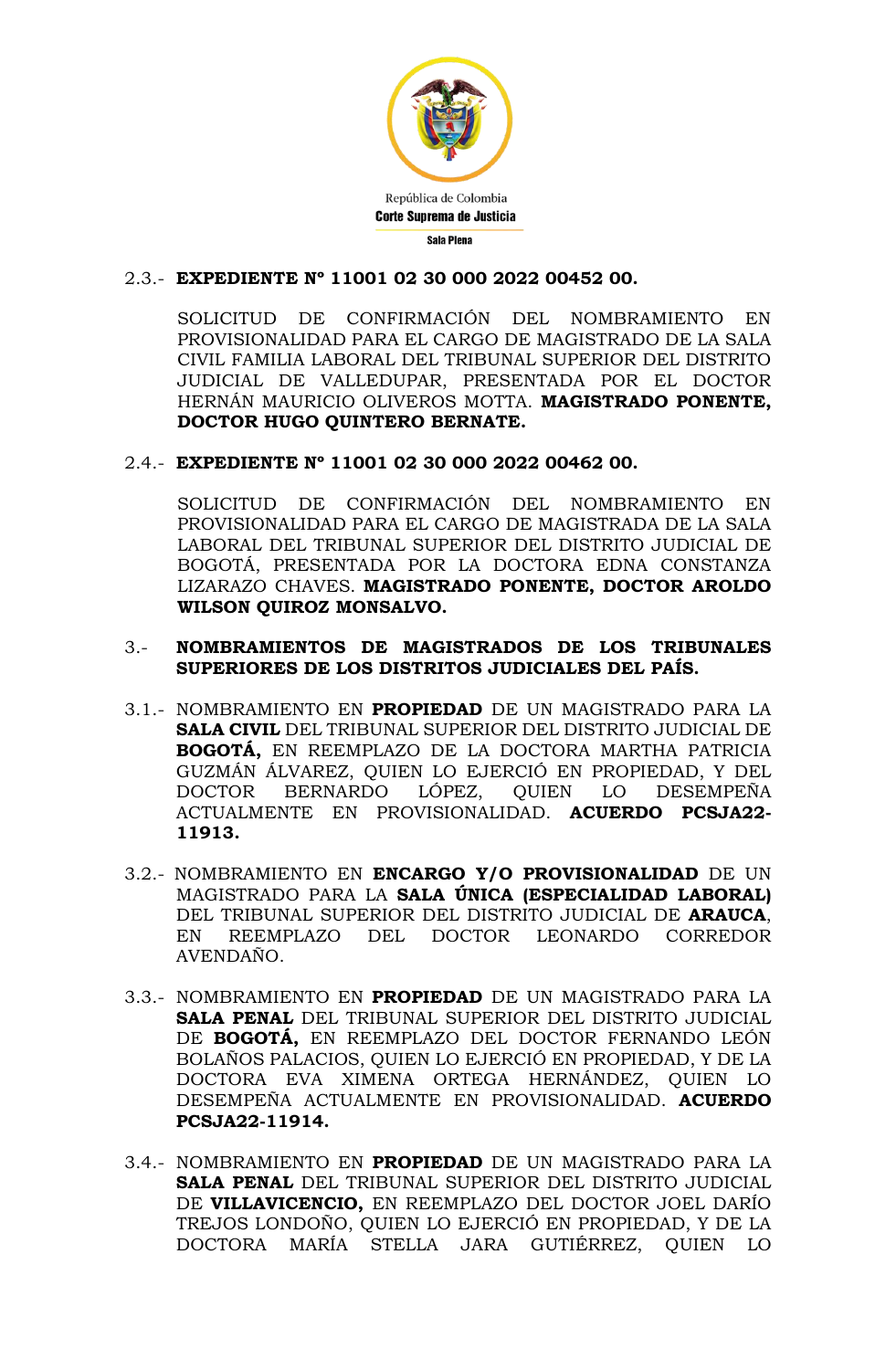

DESEMPEÑA ACTUALMENTE EN PROVISIONALIDAD. **ACUERDO PCSJA22-11915.**

3.5.- NOMBRAMIENTO EN **ENCARGO Y/O PROVISIONALIDAD** DE UN MAGISTRADO PARA LA **SALA DE EXTINCIÓN DE DOMINIO** DEL TRIBUNAL SUPERIOR DEL DISTRITO JUDICIAL DE **BOGOTÁ,** EN REEMPLAZO DEL DOCTOR JULIO OSPINO GUTIÉRREZ.

#### 4.- **NOMBRAMIENTOS DE EMPLEADOS DE LA CORPORACIÓN.**

- 4.1.- NOMBRAMIENTO EN **PROVISIONALIDAD** DE UN **PROFESIONAL ESPECIALIZADO DE CORPORACIÓN NACIONAL GRADO 33, ADSCRITO A LA PRESIDENCIA DE LA CORTE SUPREMA DE JUSTICIA,** CARGO CREADO CON CARÁCTER TRANSITORIO MEDIANTE ACUERDO PCSJA22-11905 DEL 24 DE ENERO DE 2022, A PARTIR DEL 1º DE FEBRERO Y HASTA EL 10 DE NOVIEMBRE DE LA PRESENTE ANUALIDAD.
- 4.2.- NOMBRAMIENTO EN **PROVISIONALIDAD** DE UN **AUXILIAR JUDICIAL GRADO 03, ADSCRITO A LA PRESIDENCIA DE LA CORTE SUPREMA DE JUSTICIA,** CARGO CREADO CON CARÁCTER TRANSITORIO MEDIANTE ACUERDO PCSJA22-11905 DEL 24 DE ENERO DE 2022, A PARTIR DEL 1º DE FEBRERO Y HASTA EL 10 DE NOVIEMBRE DE LA PRESENTE ANUALIDAD.

#### **VII.- CONFLICTOS DE COMPETENCIA.**

#### 1.- **EXPEDIENTE N° 11001 02 30 000 2022 00332 00.**

CONFLICTO DE COMPETENCIA QUE SE SUSCITÓ ENTRE EL JUZGADO PROMISCUO DEL CIRCUITO DE AMALFI - ANTIOQUIA Y EL JUZGADO PRIMERO LABORAL DEL CIRCUITO DE BELLO, EN EL MISMO DEPARTAMENTO, PARA CONOCER DE LA ACCIÓN DE TUTELA QUE GILBERTO DE JESÚS LÓPEZ ZULETA PROMUEVE CONTRA LA COMISARÍA DE FAMILIA Y OTRO. **MAGISTRADO PONENTE, DOCTOR DIEGO EUGENIO CORREDOR BELTRÁN.**

#### 2.- **EXPEDIENTE N° 11001 02 30 000 2022 00425 00.**

CONFLICTO DE COMPETENCIA SUSCITADO ENTRE LOS JUZGADOS PROMISCUO MUNICIPAL DE CURILLO - CAQUETÁ Y PROMISCUO MUNICIPAL DE PUERTO GUZMÁN - PUTUMAYO, PARA CONOCER DE LA ACCIÓN DE TUTELA PROMOVIDA POR EL PERSONERO MUNICIPAL DE LA PRIMERA CIUDAD MENCIONADA, QUIEN ACTÚA EN REPRESENTACIÓN DE JESÚS ANTONIO SÁNCHEZ, CONTRA LA REGISTRADURÍA NACIONAL DEL ESTADO CIVIL. **MAGISTRADO PONENTE, DOCTOR LUIS BENEDICTO HERRERA DÍAZ.**